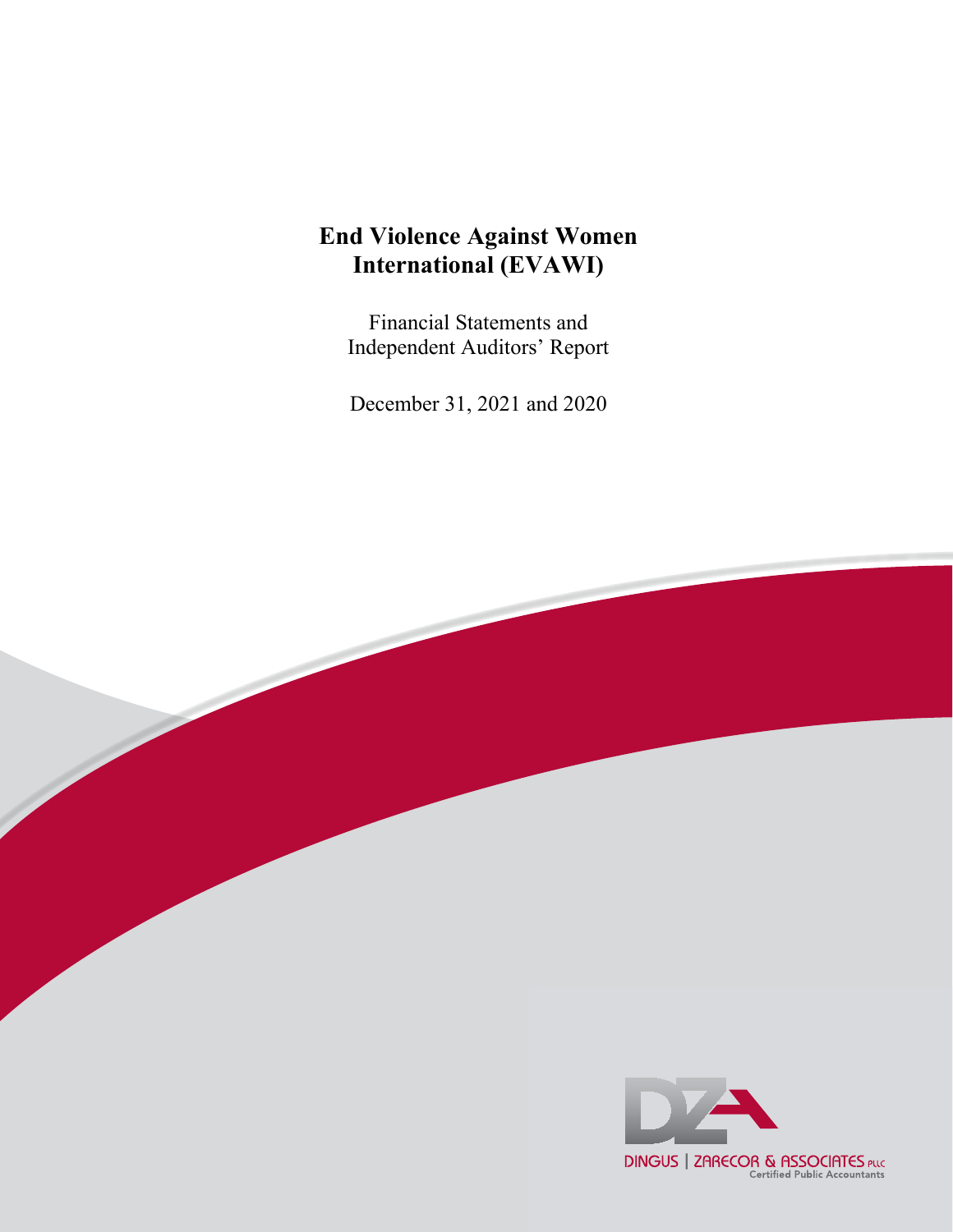|                                  | Page           |
|----------------------------------|----------------|
| INDEPENDENT AUDITORS' REPORT     | $1 - 2$        |
| FINANCIAL STATEMENTS:            |                |
| Statements of financial position | 3              |
| Statements of activities         | $\overline{4}$ |
| Statements of cash flows         | 5              |
| Notes to financial statements    | $6 - 12$       |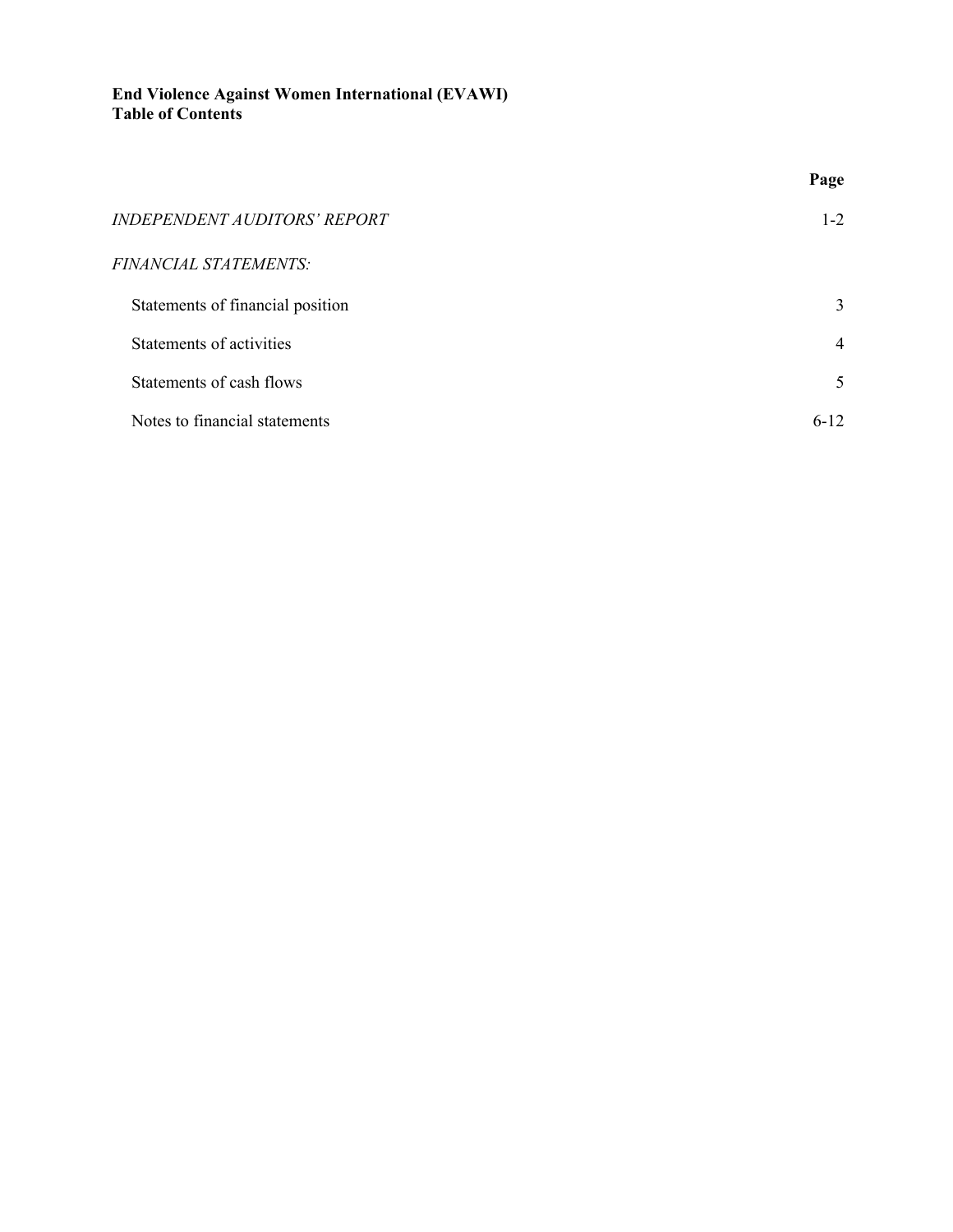

#### INDEPENDENT AUDITORS' REPORT

Board of Directors End Violence Against Women International (EVAWI) Colville, Washington

#### **Opinion**

We have audited the accompanying financial statements of End Violence Against Women International (EVAWI) (the Organization) (a nonprofit organization), which comprise the statements of financial position as of December 31, 2021 and 2020, and the related statements of activities and cash flows for the years then ended, and the related notes to the financial statements.

In our opinion, the financial statements referred to above present fairly, in all material respects, the financial position of the Organization, as of December 31, 2021 and 2020, and the related statements of activities and its cash flows for the years then ended in accordance with accounting principles generally accepted in the United States of America.

#### **Basis for Opinion**

We conducted our audits in accordance with auditing standards generally accepted in the United States of America. Our responsibilities under those standards are further described in the Auditors' Responsibilities for the Audit of the Financial Statements section of our report. We are required to be independent of the Organization, and to meet our other ethical responsibilities, in accordance with the relevant ethical requirements relating to our audits. We believe that the audit evidence we have obtained is sufficient and appropriate to provide a basis for our audit opinion.

#### **Responsibilities of Management for the Financial Statements**

Management is responsible for the preparation and fair presentation of the financial statements in accordance with accounting principles generally accepted in the United States of America, and for the design, implementation, and maintenance of internal control relevant to the preparation and fair presentation of financial statements that are free from material misstatement, whether due to fraud or error.

In preparing the financial statements, management is required to evaluate whether there are conditions or events, considered in the aggregate, that raise substantial doubt about the Organization's ability to continue as a going concern within one year after the date that the financial statements are available to be issued.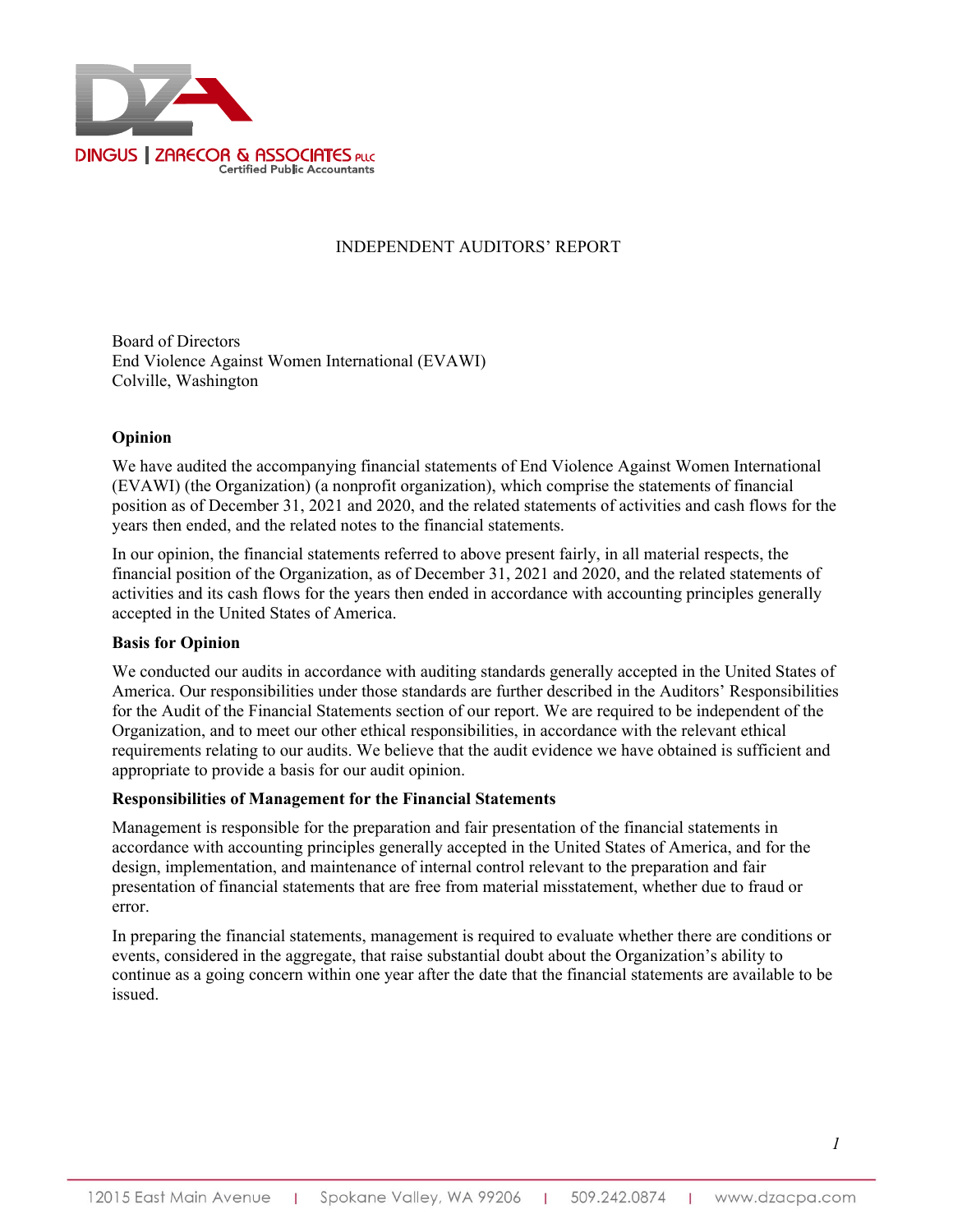#### **Auditors' Responsibilities for the Audit of the Financial Statements**

Our objectives are to obtain reasonable assurance about whether the financial statements as a whole are free from material misstatement, whether due to fraud or error, and to issue an auditors' report that includes our opinion. Reasonable assurance is a high level of assurance but is not absolute assurance and therefore is not a guarantee that an audit conducted in accordance with auditing standards generally accepted in the United States of America will always detect a material misstatement when it exists. The risk of not detecting a material misstatement resulting from fraud is higher than for one resulting from error, as fraud may involve collusion, forgery, intentional omissions, misrepresentations, or the override of internal control. Misstatements are considered material if there is a substantial likelihood that, individually or in the aggregate, they would influence the judgment made by a reasonable user based on the financial statements.

In performing an audit in accordance with auditing standards generally accepted in the United States of America, we:

- Exercise professional judgment and maintain professional skepticism throughout the audit.
- Identify and assess the risks of material misstatement of the financial statements, whether due to fraud or error, and design and perform audit procedures responsive to those risks. Such procedures include examining, on a test basis, evidence regarding the amounts and disclosures in the financial statements.
- Obtain an understanding of internal control relevant to the audit in order to design audit procedures that are appropriate in the circumstances, but not for the purpose of expressing an opinion on the effectiveness of the Organization's internal control. Accordingly, no such opinion is expressed.
- Evaluate the appropriateness of accounting policies used and the reasonableness of significant accounting estimates made by management, as well as evaluate the overall presentation of the financial statements.
- Conclude whether, in our judgment, there are conditions or events, considered in the aggregate, that raise substantial doubt about the Organization's ability to continue as a going concern for a reasonable period of time.

We are required to communicate with those charged with governance regarding, among other matters, the planned scope and timing of the audit, significant audit findings, and certain internal control related matters that we identified during the audit.

*Dingus, Zarecor & Associates PLLC*

Spokane Valley, Washington April 11, 2022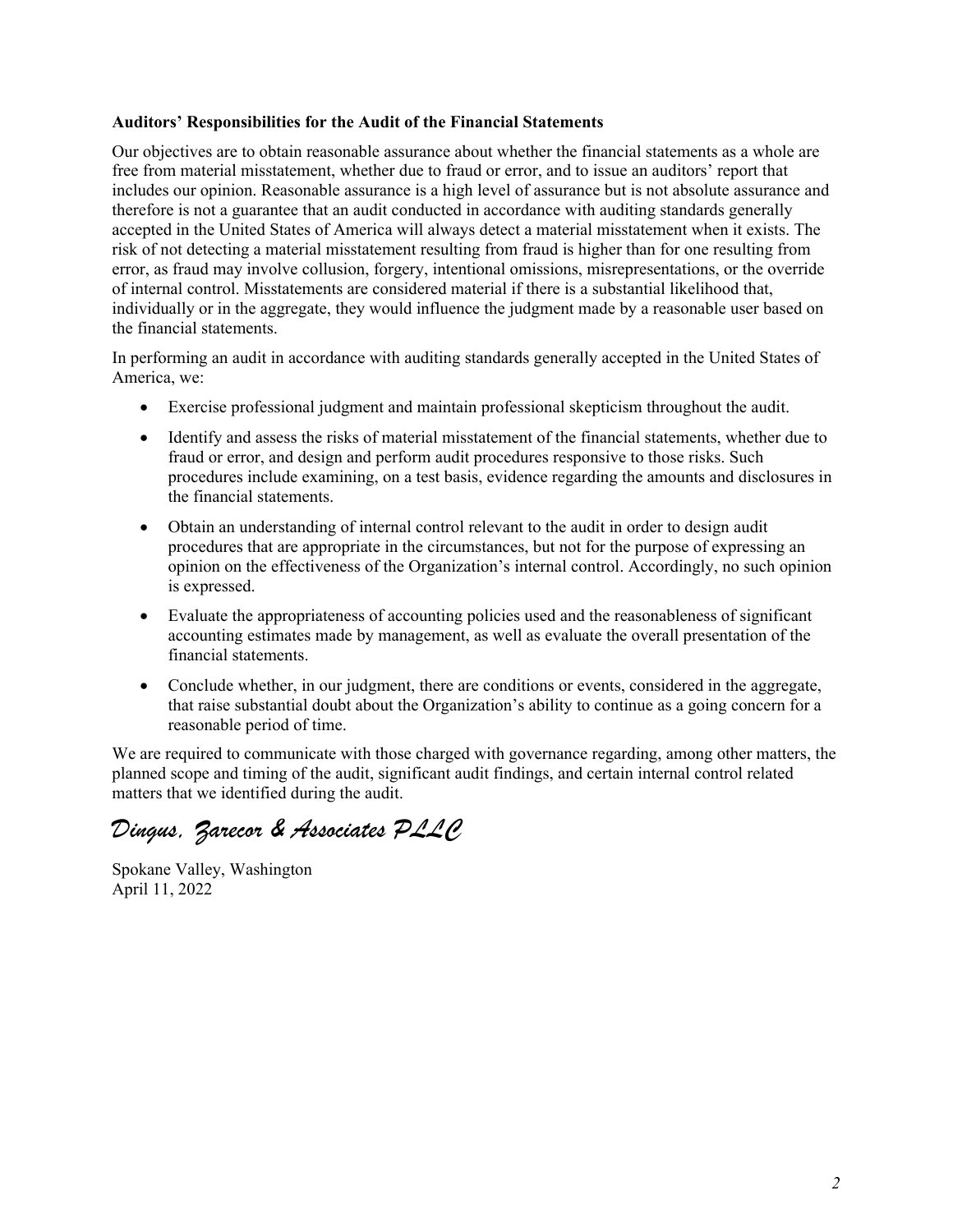## **End Violence Against Women International (EVAWI) Statements of Financial Position December 31, 2021 and 2020**

| <b>ASSETS</b>                           |             | 2021      |              | 2020      |
|-----------------------------------------|-------------|-----------|--------------|-----------|
|                                         |             |           |              |           |
| Current assets                          |             |           |              |           |
| Cash                                    | $\mathbf S$ | 600,209   | $\mathbb{S}$ | 370,475   |
| Investments                             |             | 1,547,422 |              | 990,321   |
| Grants receivable                       |             | 34,954    |              | 180,096   |
| Other receivables                       |             | 3,810     |              | 2,394     |
| Prepaid expenses                        |             | 74,920    |              | 93,933    |
| <b>Total current assets</b>             | \$          | 2,261,315 | \$           | 1,637,219 |
| <b>LIABILITIES AND NET ASSETS</b>       |             |           |              |           |
| Current liabilities                     |             |           |              |           |
| Accounts payable                        | \$          | 24,032    | $\mathbb{S}$ | 62,238    |
| Accrued payroll and leave               |             | 41,600    |              | 36,462    |
| Deferred conference and program revenue |             | 356,351   |              | 294,696   |
| Total current liabilities               |             | 421,983   |              | 393,396   |
| Net assets                              |             |           |              |           |
| Without donor restrictions              |             | 1,828,394 |              | 1,225,242 |
| With donor restrictions                 |             | 10,938    |              | 18,581    |
| Total net assets                        |             | 1,839,332 |              | 1,243,823 |
| <b>Total liabilities and net assets</b> | \$          | 2,261,315 | \$           | 1,637,219 |

*See accompanying notes to financial statements.*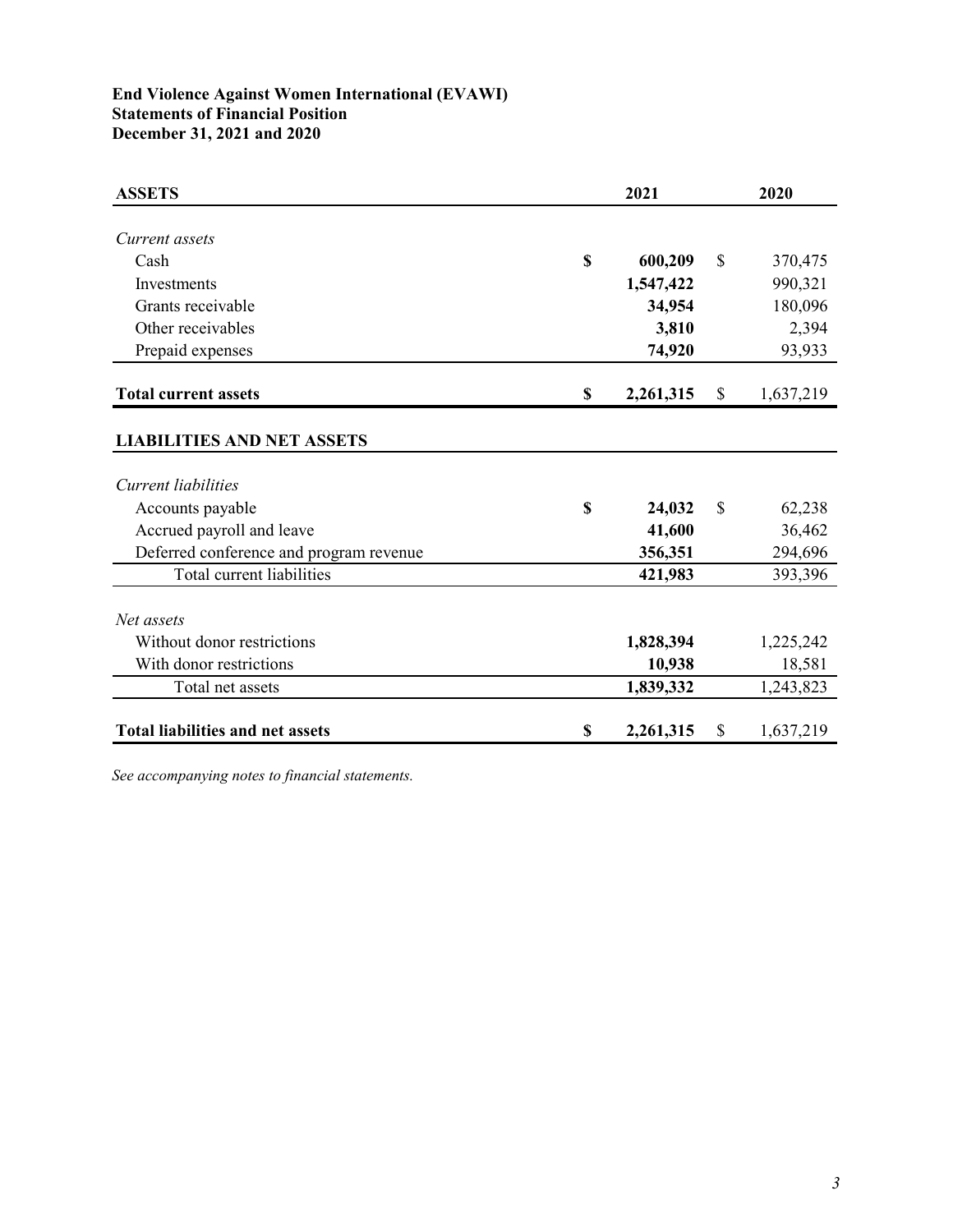## **End Violence Against Women International (EVAWI) Statements of Activities Years Ended December 31, 2021 and 2020**

|                                       | 2021 |                                             |                                          |                          |   |              |     | 2020                                        |               |                                          |   |              |  |
|---------------------------------------|------|---------------------------------------------|------------------------------------------|--------------------------|---|--------------|-----|---------------------------------------------|---------------|------------------------------------------|---|--------------|--|
|                                       |      | <b>Without Donor</b><br><b>Restrictions</b> | <b>With Donor</b><br><b>Restrictions</b> |                          |   | <b>Total</b> |     | <b>Without Donor</b><br><b>Restrictions</b> |               | <b>With Donor</b><br><b>Restrictions</b> |   | <b>Total</b> |  |
| Revenues, gains, and other support    |      |                                             |                                          |                          |   |              |     |                                             |               |                                          |   |              |  |
| Government grants                     | S.   | 412,853                                     | S                                        |                          | S | 412,853      | \$. | 1,067,042                                   | <sup>\$</sup> |                                          | S | 1,067,042    |  |
| Conference fees                       |      | 1,117,571                                   |                                          |                          |   | 1,117,571    |     | 3,830                                       |               |                                          |   | 3,830        |  |
| Other revenue                         |      | 45,525                                      |                                          |                          |   | 45,525       |     | 11,902                                      |               |                                          |   | 11,902       |  |
| Investment return, net                |      | 57,123                                      |                                          |                          |   | 57,123       |     | (16, 726)                                   |               |                                          |   | (16, 726)    |  |
| Paycheck Protection Program grant     |      | 49,602                                      |                                          |                          |   | 49,602       |     | 38,656                                      |               |                                          |   | 38,656       |  |
| Donations                             |      | 73,153                                      |                                          | 58,086                   |   | 131,239      |     | 49,128                                      |               | 8,675                                    |   | 57,803       |  |
| Net assets released from restrictions |      |                                             |                                          |                          |   |              |     |                                             |               |                                          |   |              |  |
| for expenses                          |      | 65,729                                      |                                          | (65, 729)                |   |              |     | 15,000                                      |               | (15,000)                                 |   |              |  |
| Total revenues, gains,                |      |                                             |                                          |                          |   |              |     |                                             |               |                                          |   |              |  |
| and other support                     |      | 1,821,556                                   |                                          | (7,643)                  |   | 1,813,913    |     | 1,168,832                                   |               | (6,325)                                  |   | 1,162,507    |  |
| Expenses                              |      |                                             |                                          |                          |   |              |     |                                             |               |                                          |   |              |  |
| Program services                      |      | 972,910                                     |                                          |                          |   | 972,910      |     | 1,179,323                                   |               |                                          |   | 1,179,323    |  |
| Management and general                |      | 178,568                                     |                                          |                          |   | 178,568      |     | 189,824                                     |               |                                          |   | 189,824      |  |
| Fundraising                           |      | 66,926                                      |                                          | $\overline{\phantom{a}}$ |   | 66,926       |     | 85,557                                      |               |                                          |   | 85,557       |  |
| Total expenses                        |      | 1,218,404                                   |                                          |                          |   | 1,218,404    |     | 1,454,704                                   |               |                                          |   | 1,454,704    |  |
| Change in net assets                  |      | 603,152                                     |                                          | (7,643)                  |   | 595,509      |     | (285, 872)                                  |               | (6,325)                                  |   | (292, 197)   |  |
| Net assets, beginning of year         |      | 1,225,242                                   |                                          | 18,581                   |   | 1,243,823    |     | 1,511,114                                   |               | 24,906                                   |   | 1,536,020    |  |
| Net assets, end of year               | S    | 1,828,394                                   | S                                        | 10,938                   | S | 1,839,332    | S   | 1,225,242                                   | S             | 18,581                                   | S | 1,243,823    |  |

*See accompanying notes to financial statements.*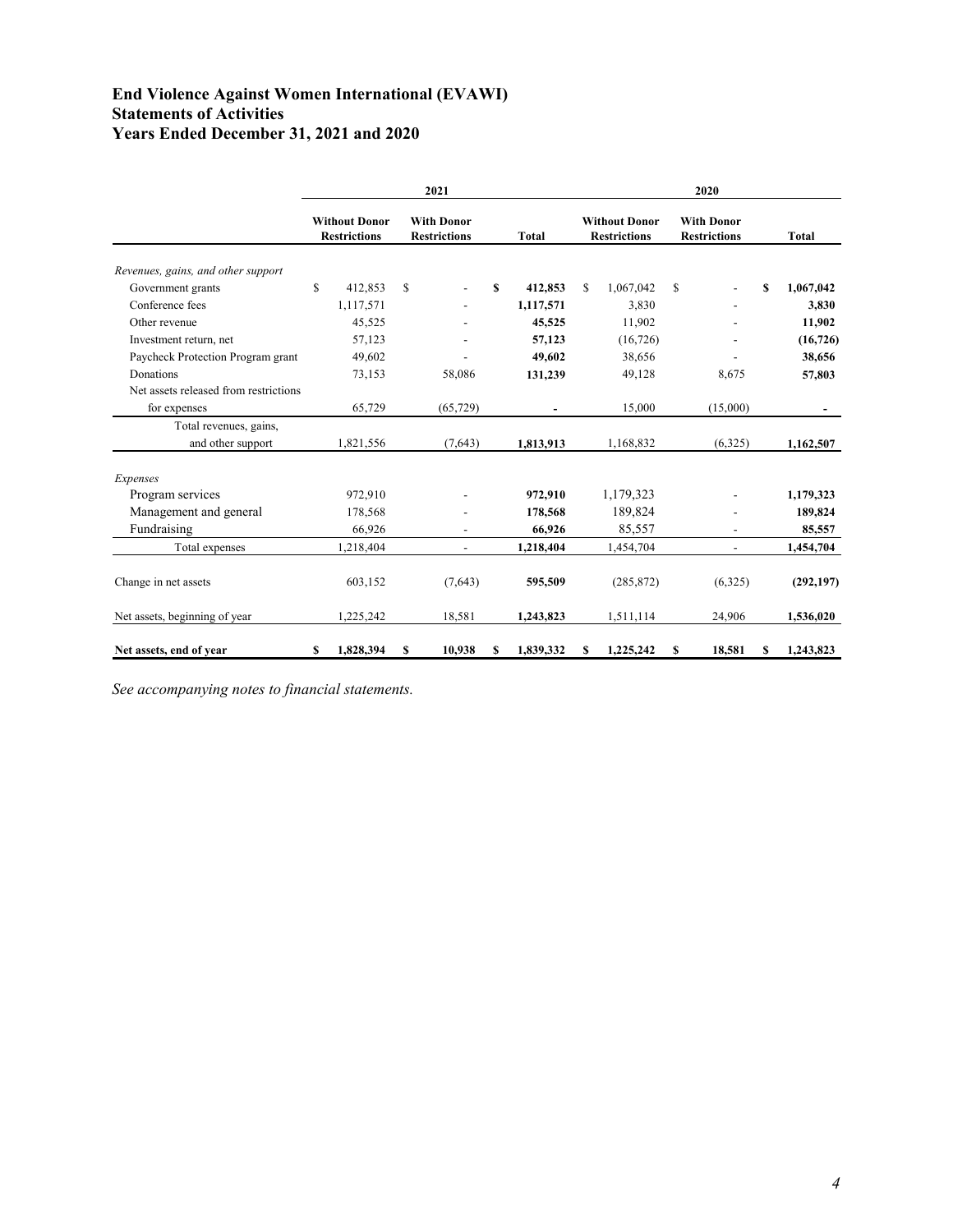## **End Violence Against Women International (EVAWI) Statements of Cash Flows Years Ended December 31, 2021 and 2020**

|                                                                                                                | 2021          | 2020             |
|----------------------------------------------------------------------------------------------------------------|---------------|------------------|
| <b>Increase (Decrease) in Cash</b>                                                                             |               |                  |
| Cash flows from operating activities                                                                           |               |                  |
| Cash received from grants                                                                                      | \$<br>557,995 | \$<br>1,059,954  |
| Cash received from conference fees                                                                             | 1,219,505     | 115,699          |
| Cash received from donations and fundraising                                                                   | 135,069       | 67,552           |
| Cash received from Paycheck Protection Program grant                                                           | 49,602        | 38,656           |
| Cash paid for employee salaries and benefits                                                                   | (751, 339)    | (766, 039)       |
| Cash paid to suppliers and others                                                                              | (481, 120)    | (742,009)        |
| Investment income received                                                                                     | 33,452        | 60               |
| Net cash provided by (used in) operating activities                                                            | 763,164       | (226, 127)       |
| Cash flows from financing activities                                                                           |               |                  |
| Purchase of investments                                                                                        | (533, 430)    |                  |
| Net increase (decrease) in cash                                                                                | 229,734       | (226, 127)       |
| Cash, beginning of year                                                                                        | 370,475       | 596,602          |
|                                                                                                                |               |                  |
| Cash, end of year                                                                                              | \$<br>600,209 | \$<br>370,475    |
| <b>Reconciliation of Change in Net Assets to Net Cash</b><br><b>Provided by (Used in) Operating Activities</b> |               |                  |
| Change in net assets                                                                                           | \$<br>595,509 | \$<br>(292, 197) |
| Adjustments to reconcile change in net assets to net                                                           |               |                  |
| cash provided by (used in) operating activities                                                                |               |                  |
| (Gain) loss on investment                                                                                      | (23, 671)     | 16,786           |
| (Increase) decrease in assets:                                                                                 |               |                  |
| Grants receivable                                                                                              | 145,142       | (5,943)          |
| Other receivables                                                                                              | (1, 416)      | 231,378          |
| Prepaid expenses                                                                                               | 19,013        | (53,764)         |
| Increase (decrease) in liabilities:                                                                            |               |                  |
| Accounts payable                                                                                               | (38, 206)     | 3,247            |
| Accrued payroll and leave                                                                                      | 5,138         | (2,827)          |
| Deferred conference revenue                                                                                    | 61,655        | (122, 807)       |
| Net cash provided by (used in) operating activities                                                            | \$<br>763,164 | \$<br>(226, 127) |

*See accompanying notes to financial statements.*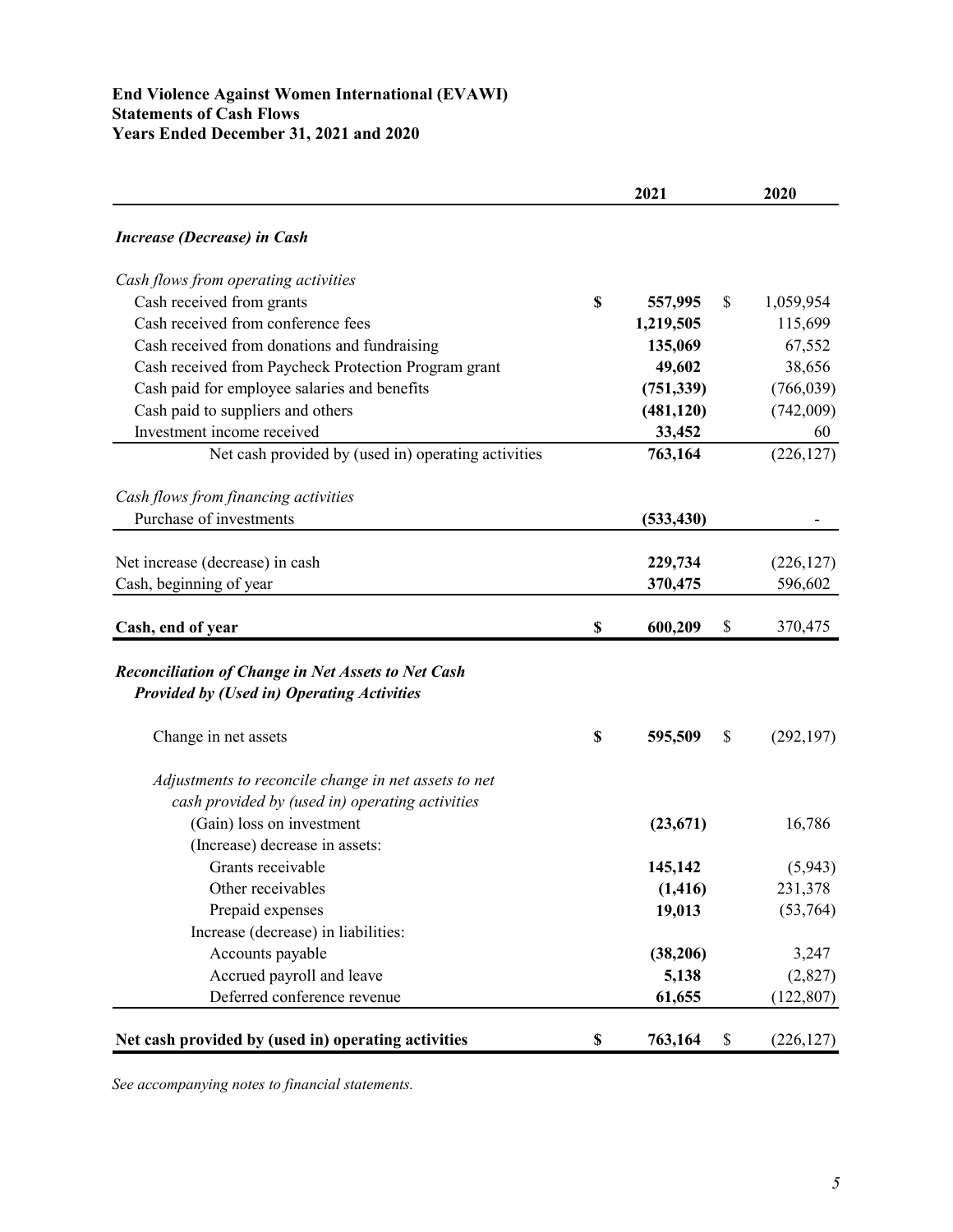## **1. Organization and Summary of Significant Accounting Policies:**

#### **a. Organization**

End Violence Against Women International's (EVAWI) (the Organization) primary operations are to provide education, training, technical assistance, and expert consultation to those who respond to gender-based violence. The Organization promotes victim-centered, multi-disciplinary collaboration, which strengthens the response of the criminal justice system, other professional allies, and the general public, making communities safer.

The Organization is primarily supported through educational program fees, grants, and donations.

#### **b. Summary of Significant Accounting Policies**

*Basis of presentation* – The financial statements of the Organization have been presented on the accrual basis of accounting. The Organization reports information regarding its financial position and activities according to two classes of net assets: with donor restrictions and without donor restrictions.

*Use of estimates –* The preparation of financial statements in conformity with accounting principles generally accepted in the United States of America requires management to make estimates and assumptions that affect the reported amounts of assets and liabilities and disclosure of contingent assets and liabilities at the date of the financial statements, and the reported amounts of revenues and expenses during the reporting period. Actual results could differ from those estimates.

*Cash and cash equivalents –* For purposes of the statements of cash flows, the Organization considers all highly liquid investments with original maturity dates of three months or less to be cash equivalents.

*Investments –* Investments are stated at fair value as determined by quoted market prices. Market risk could occur and is dependent on the future changes in market prices of the various investments held. Investment income consists of interest and dividend income earned, investment fees, and gains or losses on those investments.

*Fair value measurements –* Fair value is defined as the price that would be received to sell an asset or paid to transfer a liability (i.e., the "exit price") in an orderly transaction between market participants at the measurement date.

The Organization classified its investments based upon an established fair value hierarchy that prioritizes the inputs to valuation techniques used to measure fair value. The hierarchy gives the highest priority to unadjusted quoted prices in active markets for identical assets or liabilities (Level 1 measurements) and the lowest priority to unobservable inputs (Level 3 measurements).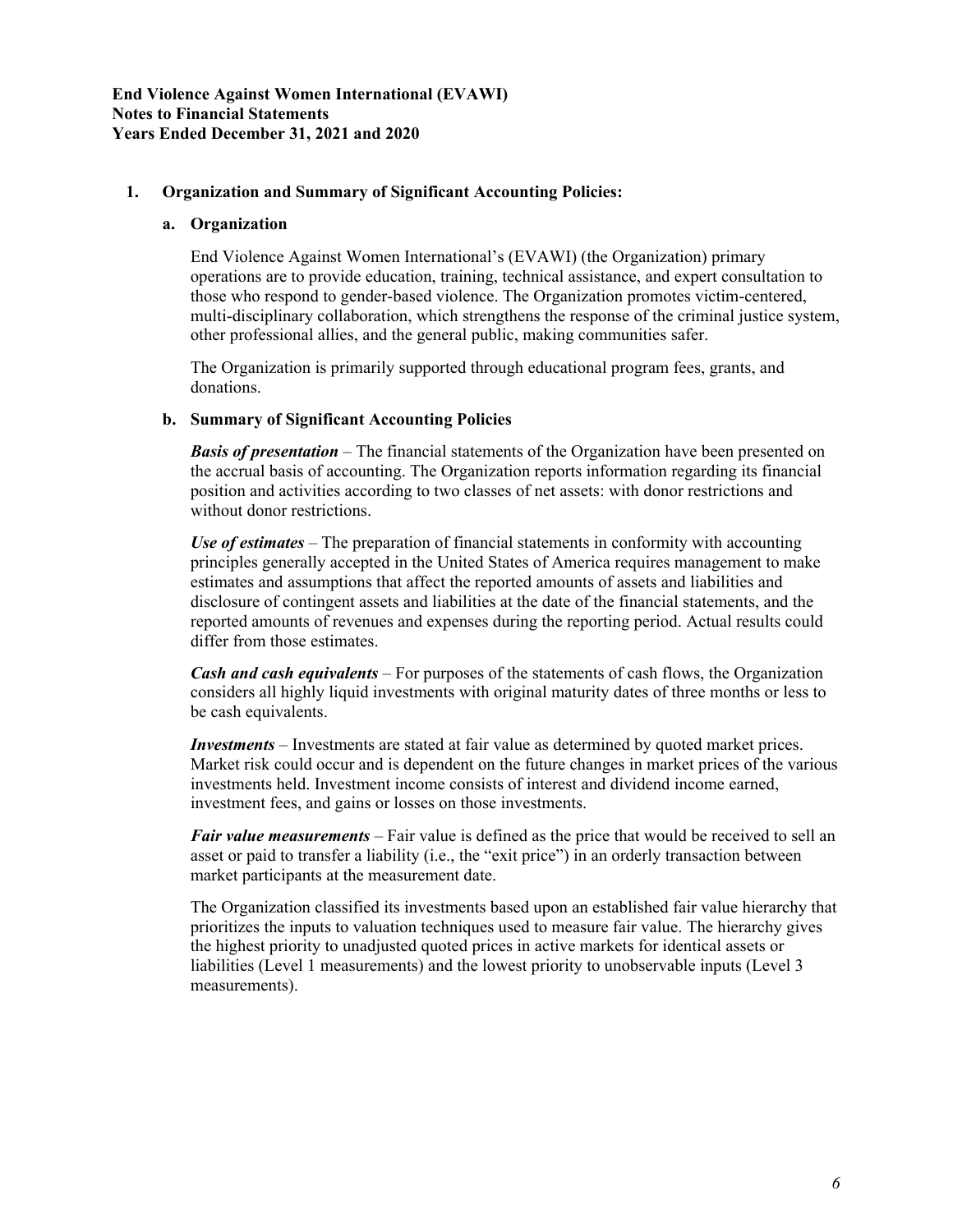## **1. Organization and Summary of Significant Accounting Policies (continued):**

#### **b. Summary of Significant Accounting Policies (continued)**

*Fair value measurements (continued) –* The three levels of the fair value hierarchy are as follows:

- **Level 1** *–* Unadjusted quoted prices in active markets that are accessible at the measurement date for identical, unrestricted assets or liabilities
- Level 2 Quoted prices in markets that are not considered to be active or financial instruments without quoted market prices, but for which all significant inputs are observable, either directly or indirectly
- Level 3 Prices or valuations that require inputs that are both significant to the fair value measurement and unobservable

All the Organization's investments were Level 1 investments as of December 31, 2021 and 2020.

*Grants and other receivables* – Grants and other receivables for revenue from services to clients are recorded net of uncollectible accounts based on experience and any unusual circumstances that may affect the ability of funding organizations to meet their obligations. Grants and other receivables were evaluated based on the above criteria and believed to be fully collectible. Therefore, no allowance for uncollectible grants and other receivables is considered necessary.

*Prepaid expenses –* Prepaid expenses are expenses paid during the year relating to expenses incurred in future periods. Prepaid expenses are amortized over the expected benefit period of the related expense.

*Property and equipment –* The Organization's policy is to capitalize property and equipment when its acquisition cost or fair value at the date of purchase or donation is greater than \$5,000. All capital assets are depreciated using the straight-line method of depreciation. The Organization had no property and equipment as of December 31, 2021 and 2020.

*Compensated absences –* The Organization's employees earn paid time off at varying rates depending on their position and years of service. Unused paid time off is accumulated and paid to the employee when the employee terminates employment with the Organization if the employee has completed their probationary period up to two times their annual accrual. The current liability for compensated absences as of December 31, 2021 and 2020, was approximately \$40,000 and \$35,000, respectively.

*Net assets with donor restrictions –* Net assets with donor restrictions are those whose use by the Organization has been restricted by donors to a specific time period or purpose.

*Revenue recognition –* Conference fees are recognized as revenue when the program is conducted.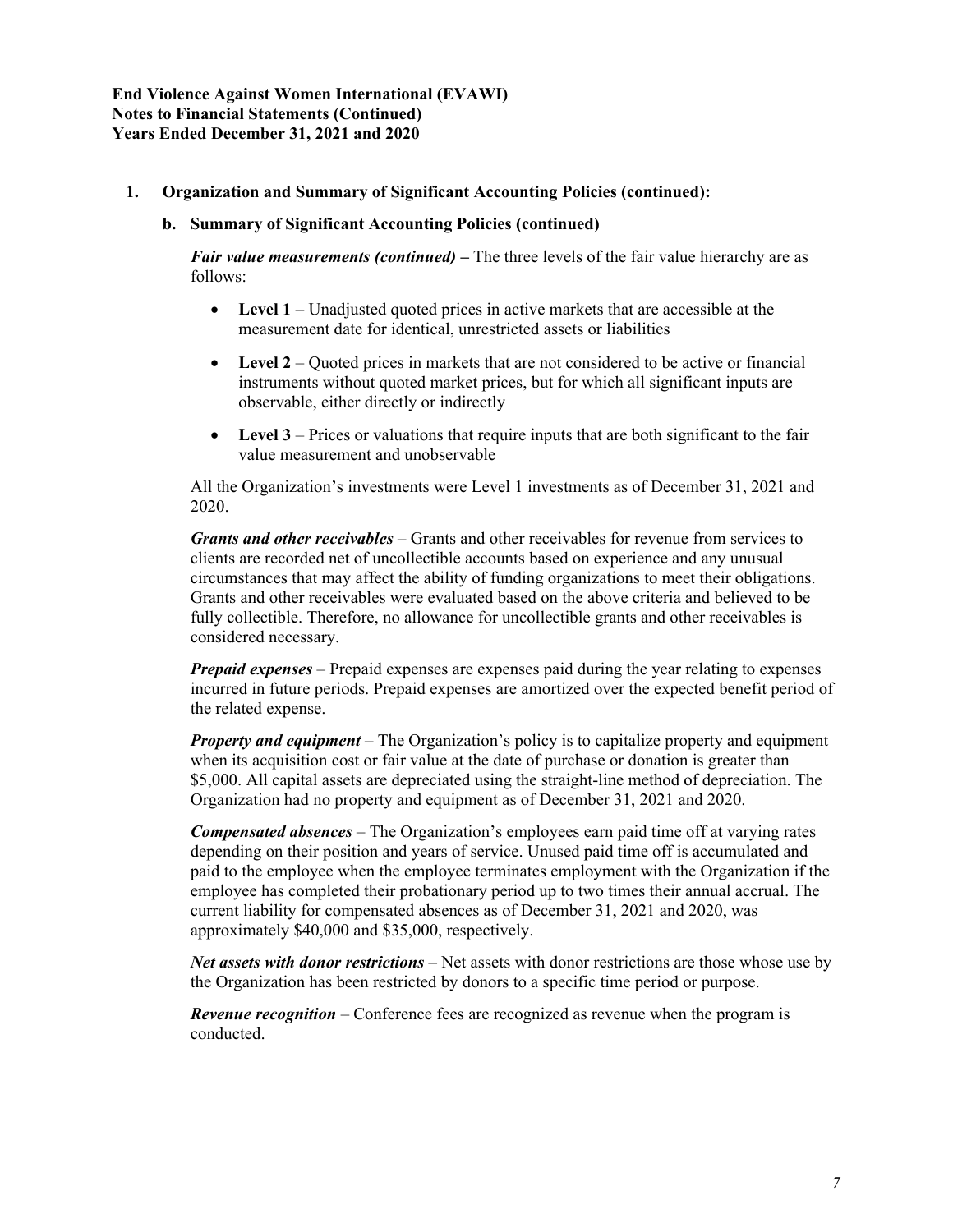#### **1. Organization and Summary of Significant Accounting Policies (continued):**

#### **b. Summary of Significant Accounting Policies (continued)**

*Grant revenue* – The Organization receives its grant revenue from the United States Department of Justice, Office on Violence Against Women. Revenue from its awards is recognized on a monthly basis. Revenue is recognized when earned.

Grant awards from governmental entities are subject to audits. Such audits could result in claims against the Organization for disallowed costs or noncompliance with grantor restrictions. The amount, if any, of expenditures that may be disallowed by grantors cannot be determined at this time. However, the Organization expects any such amounts to be immaterial.

*Contributions* – Contributions received are recorded as net assets with donor restrictions or without donor restrictions, depending on the existence or nature of any donor or time restrictions. Contributions that are restricted by the donor are reported as increases in net assets without donor restrictions if the restrictions expire in the fiscal year in which the contributions are recognized. Contributions received with donor-imposed conditions and restrictions that are met in the same reporting period are reported as support without donor restrictions and increase net assets without donor restrictions.

*Contributed services* – Contributed services are recognized only if the services require specialized skills, are provided by individuals possessing those skills, and would typically need to be purchased if not provided by donation. Many individuals volunteer their time and perform a variety of tasks that assist the Organization with various programs. The services do not meet the criteria for recognition as a contribution and are not reflected in the financial statements. The fair value of contributed professional services is reported as donation revenue and expense in the period in which the services are performed.

The Organization generally pays for services requiring specific expertise. However, the Board of Directors volunteers their time and performs a variety of tasks that assist the Organization with operations and administration.

*Credit risk* – The Organization maintains its cash balance with a local bank. Accounts are insured by the Federal Deposit Insurance Corporation (FDIC) up to \$250,000. At various times during the year and at year end, the Organization did have deposits in excess of FDIC coverage. The Organization has not experienced any losses in cash balances and management does not believe it is exposed to any significant credit risk.

The Organization grants credit without collateral to its customers and governmental agencies. Receivables from the United States Department of Justice, Office on Violence Against Women is accounted for in grants receivable.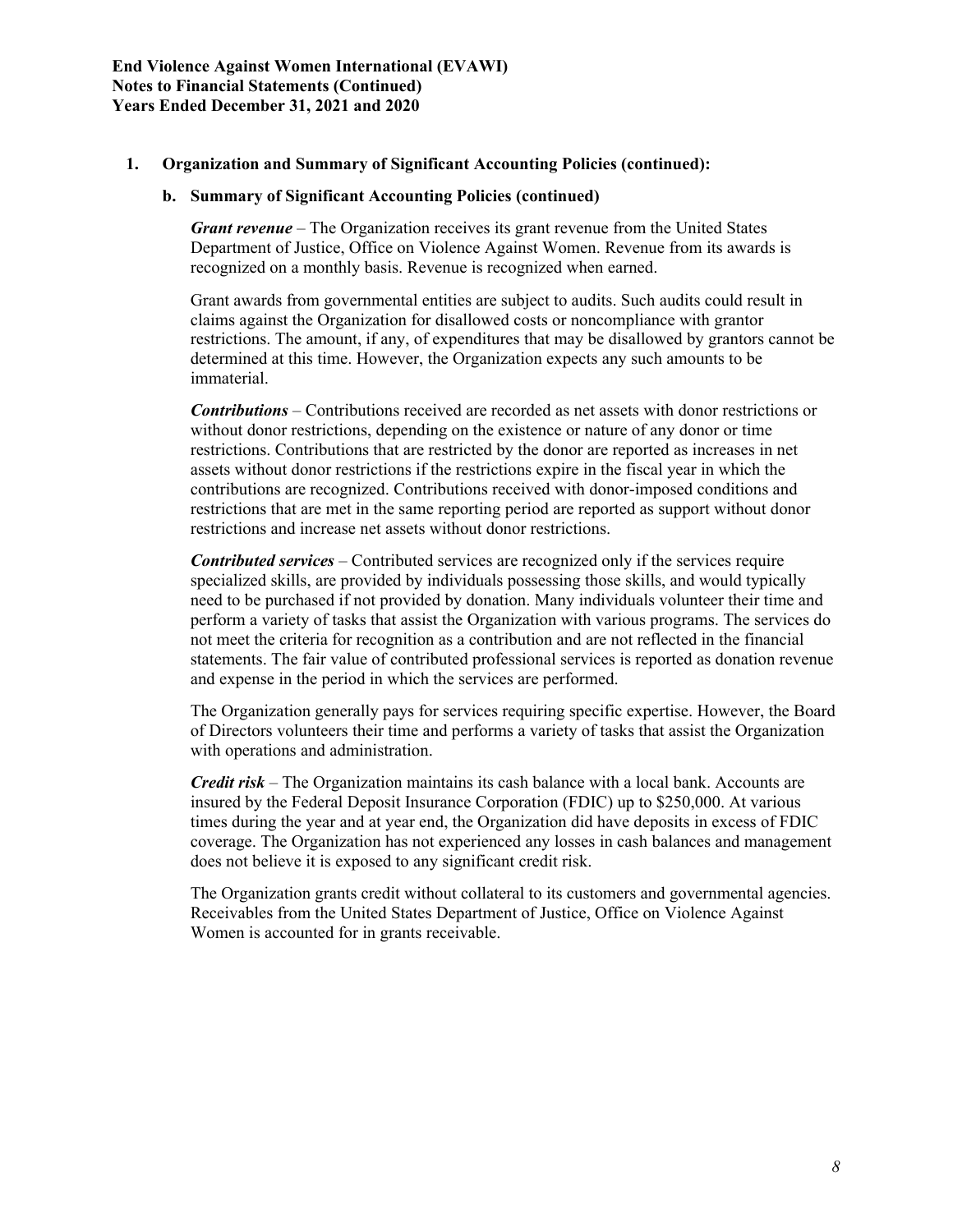#### **1. Organization and Summary of Significant Accounting Policies (continued):**

#### **b. Summary of Significant Accounting Policies (continued)**

*Functional expense allocation* – The costs of providing various programs and other activities have been summarized on a functional basis in the statements of activities. Accordingly, certain costs have been allocated among the programs and supporting services benefited. These expenses that are allocated include employee benefits, supplies, utilities, rent, and other expenses, which are allocated on the basis of staff time.

*Income tax status* – The Organization is exempt from federal income taxes under Section  $501(c)(3)$  of the Internal Revenue Code and is classified by the Internal Revenue Code as other than a private foundation. The Organization evaluates uncertain tax positions whereby the effect of the uncertainty would be recorded if the outcome was considered probable and reasonably estimable. As of December 31, 2021 and 2020, the Organization had no uncertain tax positions requiring accrual.

*Reclassification* – Certain amounts have been reclassified in the 2020 financial statements in order to be consistent with the 2021 financial statements. These reclassifications had no effect on previously reported change in net position.

*Subsequent events* – The Organization has evaluated subsequent events through April 11, 2022, the date on which the financial statements were available to be issued.

#### **2. Liquidity and Availability of Financial Assets:**

The following reflects the Organization's financial assets, reduced by amounts not available for general use because of contractual or donor-imposed restrictions within one year.

|                                                           |    | 2021      |   | 2020      |  |  |
|-----------------------------------------------------------|----|-----------|---|-----------|--|--|
| Financial assets, at year end                             |    |           |   |           |  |  |
| Cash                                                      | \$ | 600,209   | S | 370,475   |  |  |
| Investments                                               |    | 1,547,422 |   | 990,321   |  |  |
| Grants receivable                                         |    | 34,954    |   | 180,096   |  |  |
| Other receivables                                         |    | 3,810     |   | 2,394     |  |  |
| Less those unavailable for general expenditures           |    |           |   |           |  |  |
| within one year, due to:                                  |    |           |   |           |  |  |
| Donor-imposed restrictions:                               |    |           |   |           |  |  |
| Restricted by donor with time or purposes                 |    | (10,938)  |   | (18, 581) |  |  |
| Financial assets available to meet cash needs for general |    |           |   |           |  |  |
| expenditures within one year                              | S  | 2,175,457 |   | 1.524.705 |  |  |

Because a donor's restriction requires resources to be used in a particular manner or in a future period, the Organization must maintain sufficient resources to meet those responsibilities to its donors. Thus, financial assets may not be available for general expenditure within one year. As a part of the Organization's liquidity management, it has a policy to structure its financial assets to be available as its general expenditures, liabilities, and other obligations come due. In addition, the Organization invests cash in excess of daily requirements in short-term investments. As more fully described in Note 4, the Organization also has a committed line of credit in the amount of \$150,000, which it could draw upon in the event of an unanticipated liquidity need.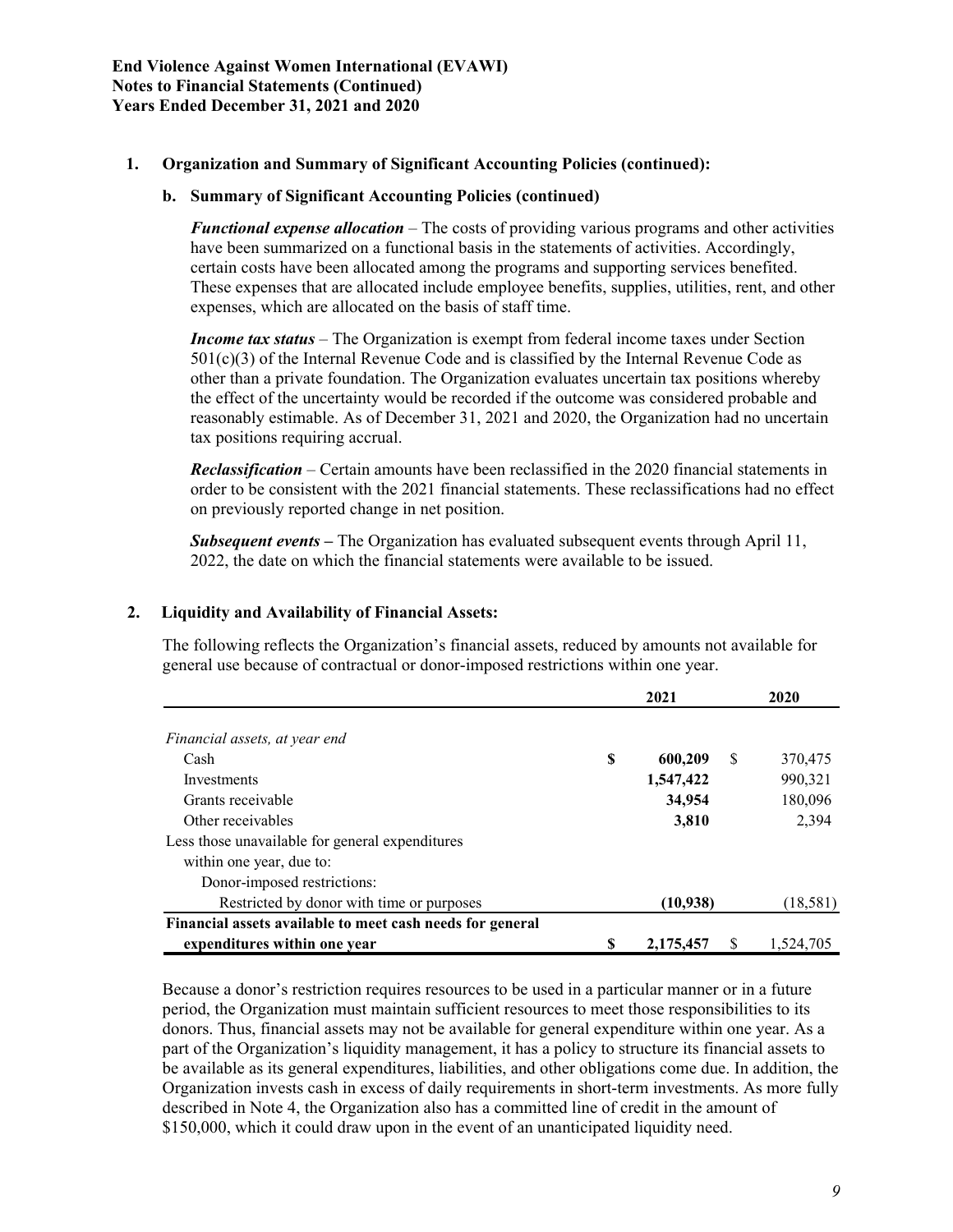## **3. Investments:**

Investments reported by the Organization were comprised as follows:

|                                                        |  |                     | 2020         |                   |
|--------------------------------------------------------|--|---------------------|--------------|-------------------|
| Cash and cash investment<br>Mutual funds, fixed income |  | 40,347<br>1,507,075 | <sup>8</sup> | 27,222<br>963,099 |
| <b>Total investments</b>                               |  | 1,547,422           |              | 990,321           |

#### **4. Line of Credit:**

The Organization had one line of credit with Wells Fargo at both December 31, 2021 and 2020. The open line of credit totaled \$150,000 and draws on this line of credit were approximately \$8,200 and \$3,100 (included in accounts payable) at December 31, 2021 and 2020, respectively.

## **5. Paycheck Protection Program Note Payable:**

In May 2020, the Organization was granted a loan from Wells Fargo in the aggregate amount of \$38,656, pursuant to the Paycheck Protection Program (PPP) under Division A, Title I of the CARES Act, which was enacted March 27, 2020.

The PPP loan, which was in the form of a note dated May 3, 2020, matures on May 3, 2022, and bears interest at a rate of 1 percent per annum. In June 2021, the Organization received notification from the lender that the loan had been fully forgiven.

In February 2021, the Organization was granted a second loan from Wells Fargo in the aggregate amount of \$49,602, as a second draw loan pursuant to the PPP program. The second draw PPP loan, which was in the form of a note dated February 4, 2021, matures on February 4, 2026, and bears interest at a rate of 1 percent per annum. In November 2021, the Organization received notification from the lender that the loan had been fully forgiven.

The Organization recognized \$49,602 and \$38,656 of grant revenue during the years ended December 31, 2021 and 2020, respectively, based on qualifying expenses incurred since the date the PPP loan funds were received. This revenue is included on the statements of activities.

#### **6. Net Assets with Donor Restrictions:**

Net assets with donor restrictions at December 31, 2021 and 2020, consist of scholarships and grants of approximately \$11,000 and \$19,000, respectively.

Net assets were released from donor restrictions by incurring expenses satisfying the restricted purposes or by occurrence of other events specified by donors.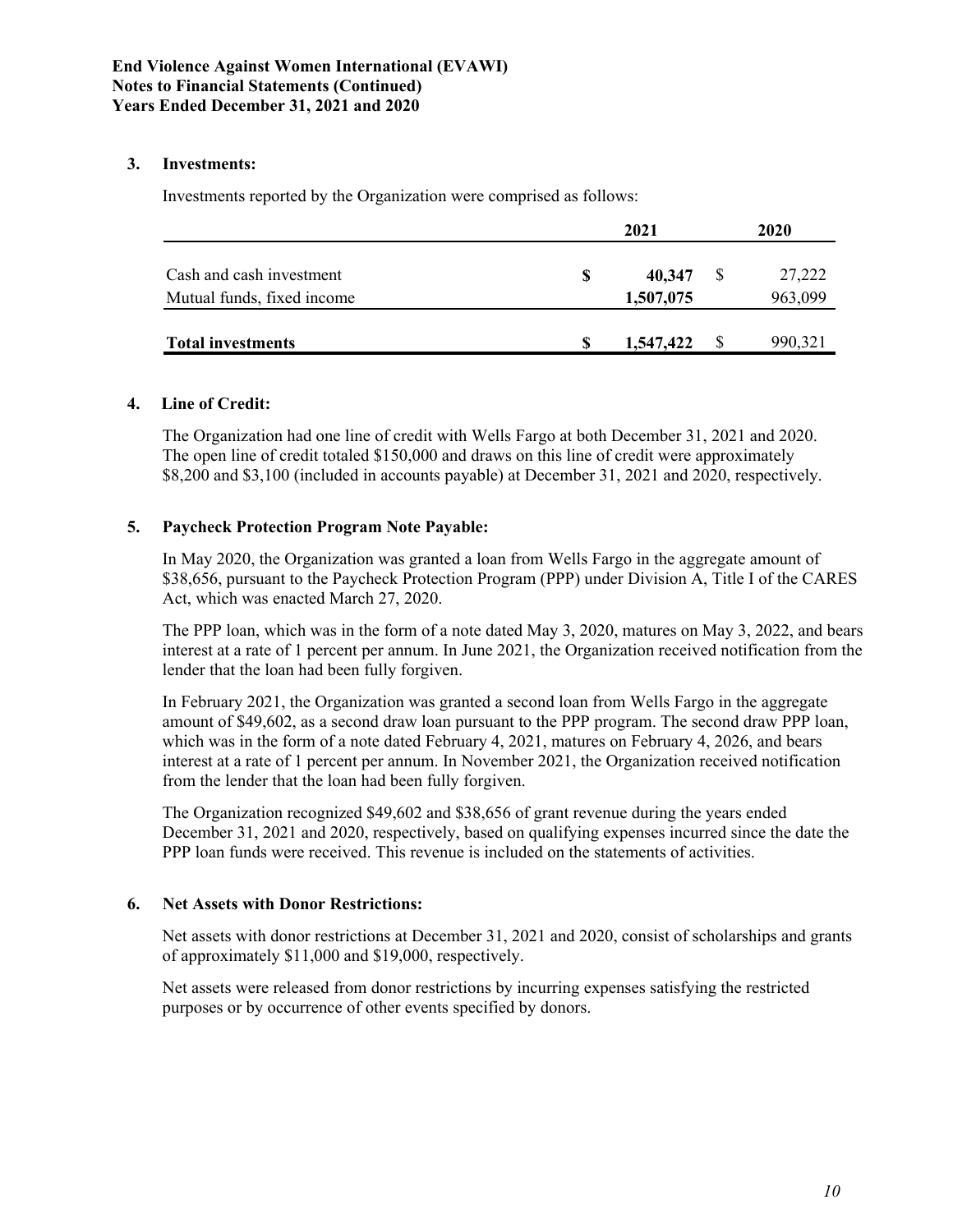## **7. Conditional Grants and Contracts:**

At December 31, 2021 and 2020, the Organization had remaining available award balances on federal and private conditional grants and contracts for sponsored projects of approximately \$73,000 and \$490,000, respectively. These award balances are not recognized as assets and will be recognized as revenue as the projects progress and conditions are met, generally as expenses are incurred. The Organization has awarded conditional grants to subrecipients related to performance of these sponsored projects, which have outstanding commitments of up to \$-0- and \$189,000 as of December 31, 2021 and 2020, respectively.

## **8. Retirement Plan:**

The Organization offers its employees the option of participating in a  $401(k)$  Plan (the Plan). The Plan, available to all employees who meet the eligibility requirements, permits them to defer a portion of their salary until future years.

Participation in the Plan is voluntary. Each qualified employee becomes vested in the fund after six months of employment. The Organization may contribute to the Plan with matching contributions up to 4 percent of the employee's salary. During the years ended December 31, 2021 and 2020, the Organization contributed approximately \$27,000 and \$25,000, respectively, to the Plan on behalf of its employees.

All amounts of compensation deferred and matching contributions under the Plan, all property and rights purchased with those amounts, and all income attributable to those amounts, property, or rights are held in trust for the exclusive benefit of employee plan participants. Consistent with this, the Organization has no rights to these assets and, therefore, plan assets and liabilities are not reported on the Organization's financial statements.